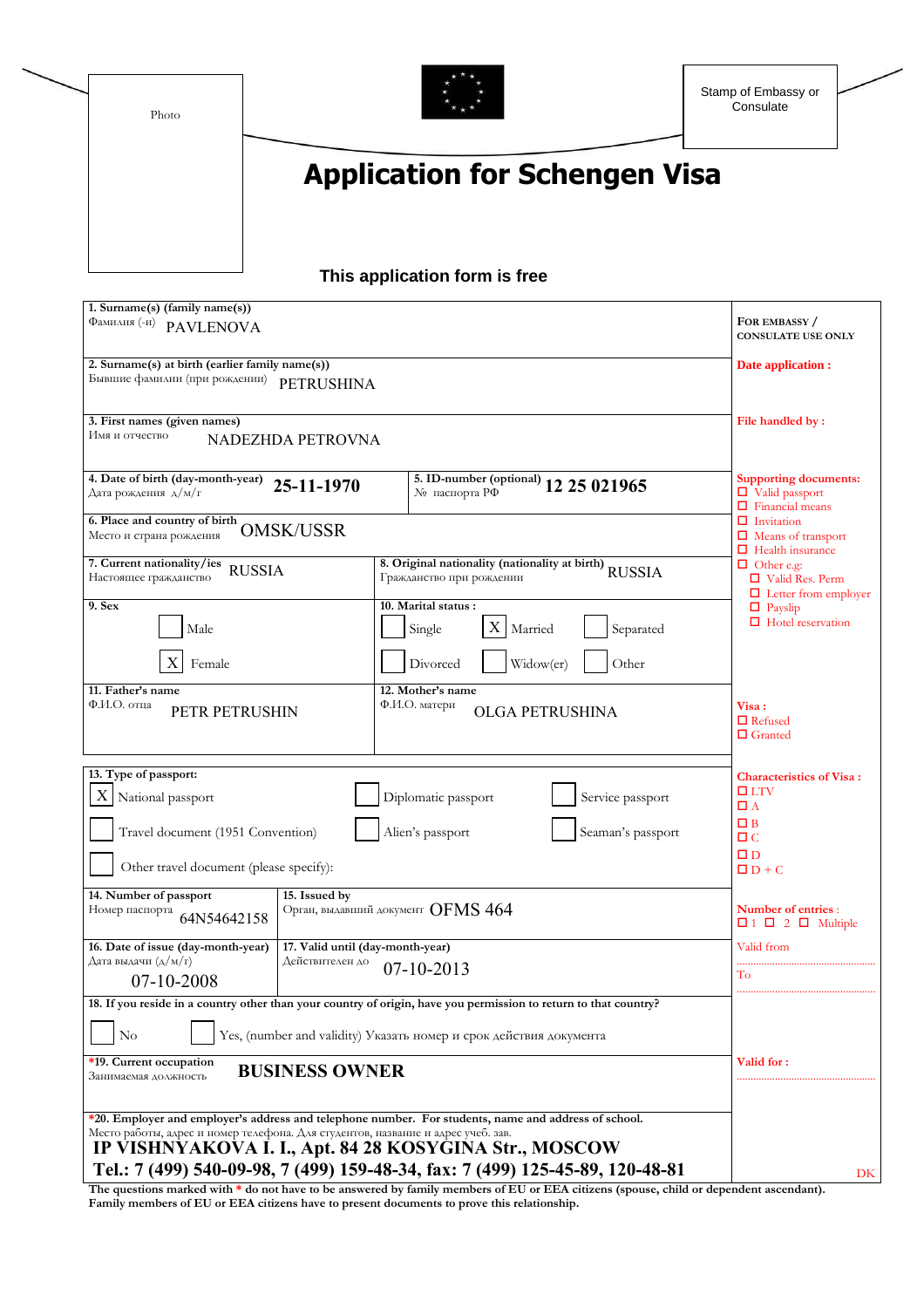| 21. Main destination                                                                                                                                                         | 22. Type of Visa: |                                         | 23. Visa:                                                                  |                           |
|------------------------------------------------------------------------------------------------------------------------------------------------------------------------------|-------------------|-----------------------------------------|----------------------------------------------------------------------------|---------------------------|
| Страна назначения                                                                                                                                                            | Airport transit   | Transit                                 | Individual                                                                 | FOR EMBASSY /             |
| <b>ICELAND</b>                                                                                                                                                               | X                 |                                         |                                                                            | <b>CONSULATE USE ONLY</b> |
|                                                                                                                                                                              | Short stay        | Long stay                               | Collective                                                                 |                           |
| 24. Number of entries requested                                                                                                                                              |                   | 25. Duration of stay                    |                                                                            |                           |
| X<br>Two entries<br>Single entry                                                                                                                                             | Multiple entries  | Visa is requested for:                  | 15<br>days                                                                 |                           |
| 26. Other visas (issued during the past three years) and their period of validity<br>Другие визы (выданные за последние три года) и срок их действия                         |                   |                                         |                                                                            |                           |
| UK218756P (22/03/04-23/11/04)                                                                                                                                                |                   |                                         |                                                                            |                           |
|                                                                                                                                                                              |                   |                                         |                                                                            |                           |
|                                                                                                                                                                              |                   |                                         |                                                                            |                           |
|                                                                                                                                                                              |                   |                                         |                                                                            |                           |
|                                                                                                                                                                              |                   |                                         |                                                                            |                           |
| 27. In the case of transit, have you an entry permit for the final country of destination?                                                                                   |                   |                                         |                                                                            |                           |
| N <sub>o</sub><br>Yes, valid until: Да, срок действия по                                                                                                                     |                   | Issuing authority:                      |                                                                            |                           |
| *28. Previous stays in this or other Schengen states<br>Предыдущие поездки в эту или другие страны Шенгенского соглашения                                                    |                   |                                         |                                                                            |                           |
| E156415616 (29/12/00-20/03/01)                                                                                                                                               |                   |                                         |                                                                            |                           |
|                                                                                                                                                                              |                   |                                         |                                                                            |                           |
|                                                                                                                                                                              |                   |                                         |                                                                            |                           |
|                                                                                                                                                                              |                   |                                         |                                                                            |                           |
| 29. Purpose of travel                                                                                                                                                        |                   |                                         |                                                                            |                           |
| X<br>Tourism                                                                                                                                                                 | <b>Business</b>   |                                         | Visit to Family or Friends                                                 |                           |
| Cultural/Sports                                                                                                                                                              | Official          |                                         | Medical reasons                                                            |                           |
|                                                                                                                                                                              |                   |                                         |                                                                            |                           |
| Other (please specify):                                                                                                                                                      |                   |                                         |                                                                            |                           |
| *30. Date of arrival (day-month-year)                                                                                                                                        |                   | *31. Date of departure (day-month-year) |                                                                            |                           |
| 22-05-2009<br>Дата въезда (д/м/г)                                                                                                                                            |                   | Дата выезда (д/м/ $\theta$ 8-06-2009    |                                                                            |                           |
| *32. Border of first entry or transit route                                                                                                                                  |                   | *33. Means of transport                 |                                                                            |                           |
| Пункт пересечения границы<br>Reykjavik                                                                                                                                       |                   | Транспортное средство                   | <b>AVIA</b>                                                                |                           |
|                                                                                                                                                                              |                   |                                         |                                                                            |                           |
| *34. Name of host or company in the Schengen states and contact person in host company. If not applicable, give name<br>of hotel or temporary address in the Schengen states |                   |                                         |                                                                            |                           |
| Name<br><b>Borgarnes</b><br>Ф.И.О. или название компании                                                                                                                     |                   |                                         | Telephone and telefax                                                      |                           |
|                                                                                                                                                                              |                   |                                         | Tea. H. $\phi$ akc<br>+(33) 1-48715161<br>$+(33)$ 1-48721439               |                           |
| Full address                                                                                                                                                                 |                   |                                         | e-mail address<br>Адрес электронной почты                                  |                           |
| Полный адрес<br>Sudurlandsvegur Hella 851, Reykjavik, Iceland                                                                                                                |                   |                                         |                                                                            |                           |
|                                                                                                                                                                              |                   |                                         | $\mathcal{D}_{\alpha}$                                                     |                           |
|                                                                                                                                                                              |                   |                                         |                                                                            |                           |
| *35. Who is paying for your cost of travelling and for your costs of living during your stay?<br>Myself                                                                      |                   |                                         |                                                                            |                           |
|                                                                                                                                                                              |                   |                                         |                                                                            |                           |
| Host person/ $s$                                                                                                                                                             |                   |                                         | Host company. (State who and how and present corresponding documentation): |                           |
| Кто оплачивает расходы по поездке и пребыванию заявителя за рубежом?<br>Я                                                                                                    |                   |                                         |                                                                            |                           |
| Принимающее лицо                                                                                                                                                             |                   |                                         |                                                                            |                           |
| Принимающая организация (Ф.И.О, форма оплаты и соответствующие документы)                                                                                                    |                   |                                         |                                                                            | DK                        |